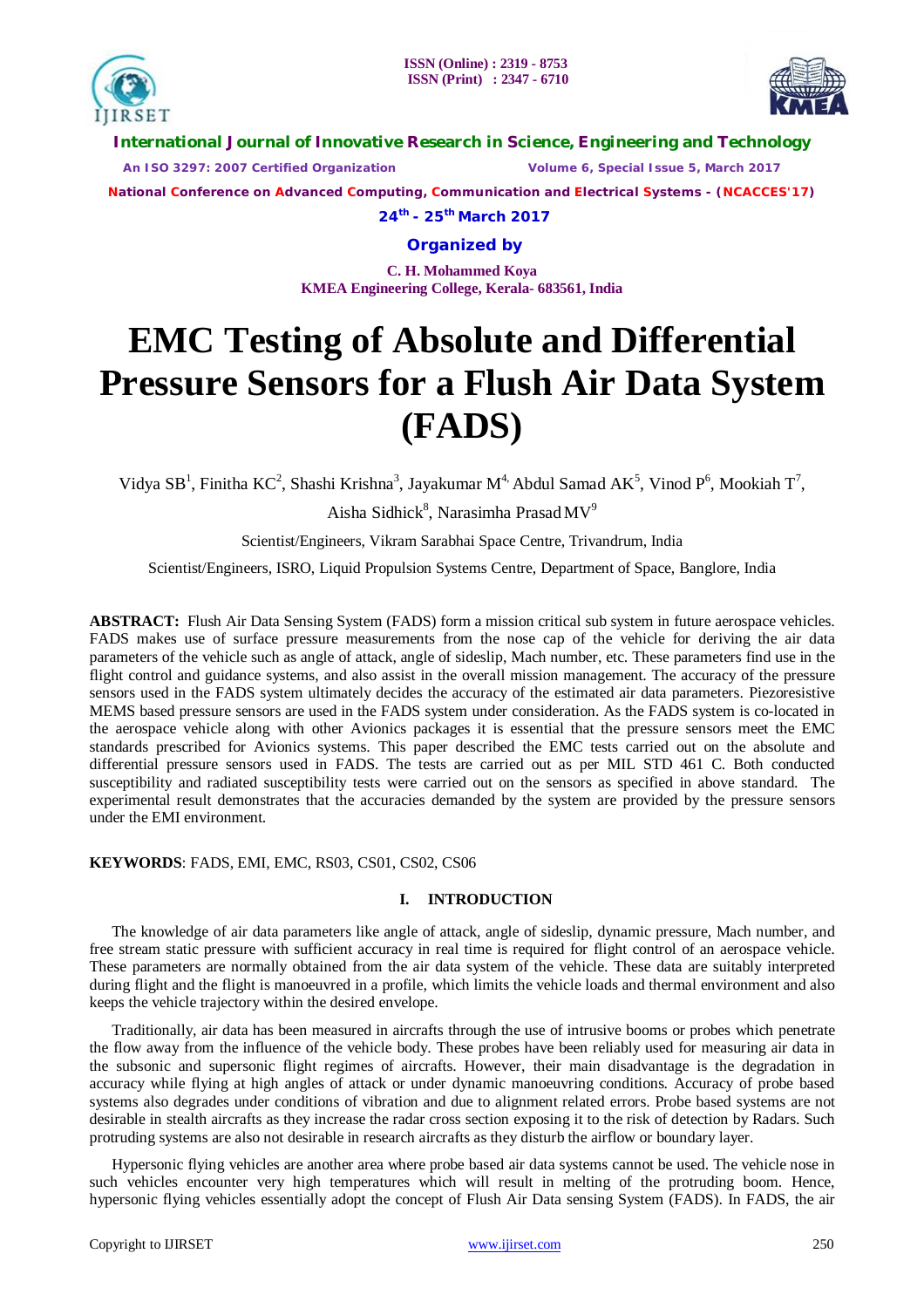data parameters are estimated using pressure measurements from orifices flushed with the surface of the vehicle  $[1]$  – [4]. To perform this estimation, air data states are related to the surface pressure by an aerodynamic model that captures the salient features of the flow, and is valid over a large Mach number range from hypersonic to subsonic [5]-[7]. As FADS relies on the mathematical model that related surface pressure distribution to the air data states, it does not require probing of the local flow field for air data estimation. The FADS system has found application in unmanned aerial vehicles [8] and also in planetary probes [9]. FADS system has been developed for the space shuttle [10], [11], and has also been demonstrated through a number of flight tests. Results of these flight testing has shown that FADS system is unaffected by dynamic flight manoeuvres and high angle of attack flight conditions [12]-[16].

The FADS system mentioned in this paper is configured using nine pressure ports arranged in a crucifix fashion on the nose cone of the vehicle [17]. There are five pressure ports in the vertical meridian and remaining four in the horizontal meridian as shown in Figure 1. Only a minimum of four pressure ports are needed to obtain a complete set of air data parameters. More number of ports is incorporated to increase the accuracy of the estimated parameters and for redundancy purpose. The FADS system comprises of a set of highly accurate pressure sensors along with the pneumatic tubing's to take care of re-entry heating and an electronic module with embedded FADS algorithm [18], [19].

The FADS system considered in this paper makes use of absolute pressure sensors for air data estimation. In addition, differential pressure sensors are also used for angle of attack estimation [20]. Split range calibration scheme with hysteresis is employed to achieve the required accuracy in pressure measurement [21]. For this purpose, the total range of the sensor is divided into four ranges and different scale factors are used for each range.Typical results from the Electromagnetic Compatibility (EMC) tests conducted on both absolute and differential sensors are discussed in this paper.



Fig 1: Pressure ports on nose cap

# **II. FADS SYSTEM CONCEPT AND ESTIMATION ALGORITHM**

### **FADS Aerodynamic model**

To perform air data estimation, the air data states must be related to the surface pressures by an aerodynamic model that captures the salient features of the flow, and is valid over a large Mach number range. A simple aerodynamic model is derived as a splice of the closed form potential flow solution for a blunt body, applicable at low subsonic speeds; and the modified Newtonian flow model, applicable at hypersonic speeds [1]-[3]. This model is based on potential flow and modified Newtonian flow and it describes the measured pressure coefficient in terms of the local surface incidence angle. To blend the two solutions over a large range of Mach numbers, a calibration parameter  $(\epsilon)$  is devised,

$$
P_i = q_c [\cos^2 \theta_i + \varepsilon \sin^2 \theta_i] + P_{\infty}
$$

(1)

where,  $P_i$  is the incident port pressure. In (1),  $\theta_i$  is the flow incidence angle between the surface normal at the *i*'th port and the velocity vector.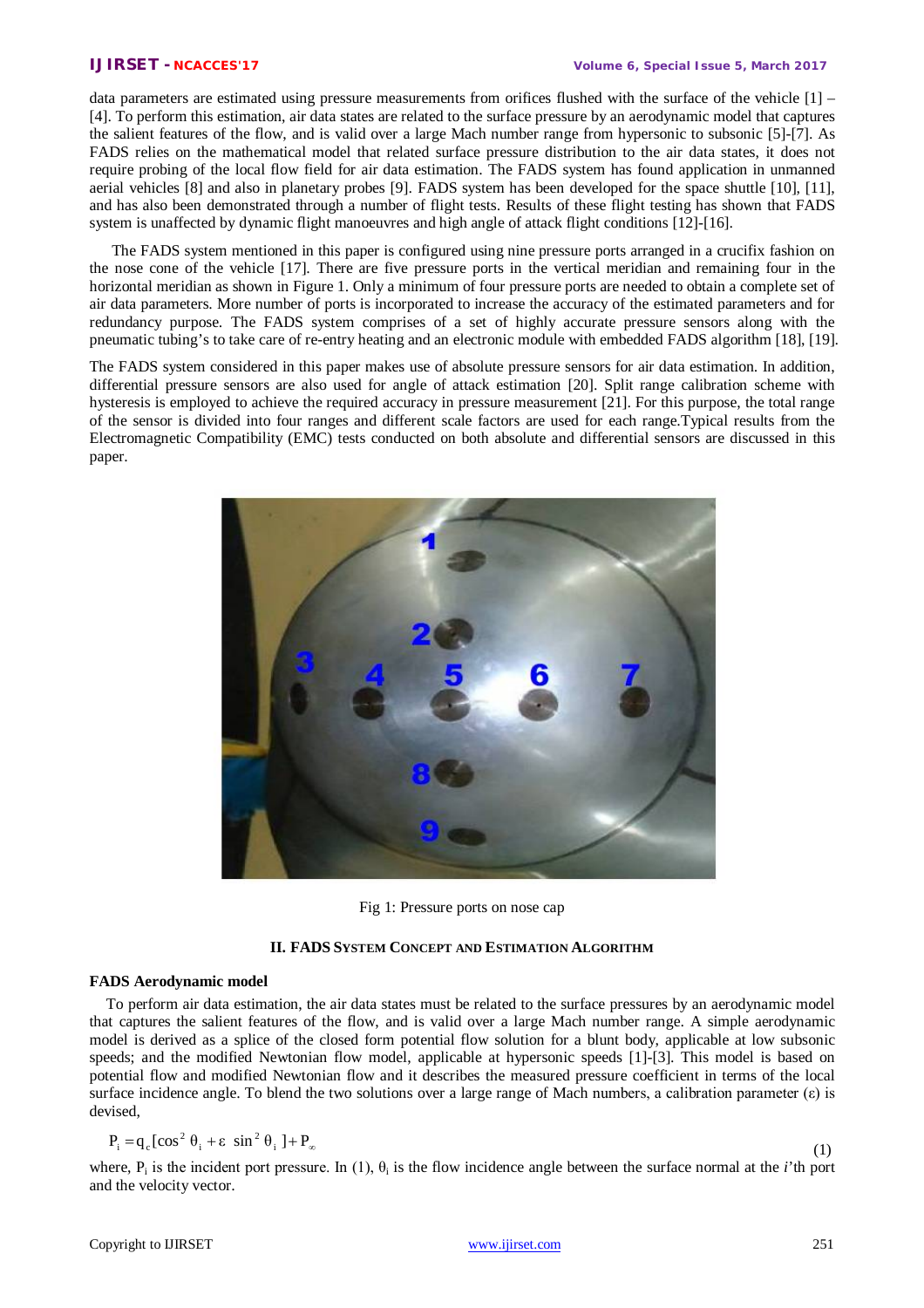

Fig 2: Definition of cone angle and clock angle

The incidence angle is related to the local (or effective) angle of attack,  $(\alpha_{\circ})$  and angle of sideslip,  $(\beta_{\circ})$  by

 $+ \sin \alpha_e \cos \beta_e \cos \phi_i \sin \lambda_i$  $+ \sin \beta_e \sin \phi_i \sin \lambda_i$ cos  $\theta_i = \cos \alpha_e \cos \beta_e \cos \lambda_i$ 

 $\cos \phi_1 \sin \theta_1$  (2) In (2), the cone angle ( $\lambda$ ) is the total angle the normal to the surface makes with respect to the longitudinal axis of the nose cap and the clock angle (Φ) is the clockwise angle looking aft around the axis of symmetry starting at the bottom of the fuselage. The cone and clock angles are shown in Figure 2. The other parameters in (1) are impact pressure  $(q_c)$ and the free stream static pressure ( $P\infty$ ). From these basic equations, the air data parameters of interest are computed using an indigenously developed algorithm.

# **III. ABSOLUTE AND DIFFRENTIAL PRESSURE SENSORS USED IN THE SYSTEM**

In order to keep pace with the technological advancements and simplified assembly procedures with mass production capabilities, higher output, low power, low cost, better accuracy, higher reliability and faster response with low weight, a new class of sensors based on silicon technology i.e. using state of the art MEMS technology is used in FADS.

The sensor configuration consists of three 1.4 bar pressure sensors at each pressure port. A high-sensitivity piezo resistive silicon chip is used for pressure sensing. Compared to the metallic strain gauge based pressure sensor, the semiconductor type pressure sensor are made by single crystal silicon material with diffused piezo resistors, which has more than fifty times higher sensitivity. The piezo resistors normally have a value of approximately  $3.5 \text{ K}\Omega$ . The  $\Delta R$ resistance change during pressure-induced strain can be as high as 30%. The block diagram of the MEMS pressure transducer is shown in Figure 3. The typical specifications of the absolute and differential pressure transducers are as given in Table 1 and Table 2 respectively:



Fig 3: Block diagram of MEMS pressure transducer

The accuracy requirements of air data parameters are 1degree in angle of attach and angle of sideslip and 10% in Mach number and dynamic pressure. These accuracies are mainly dictated by the accuracy of the surface pressure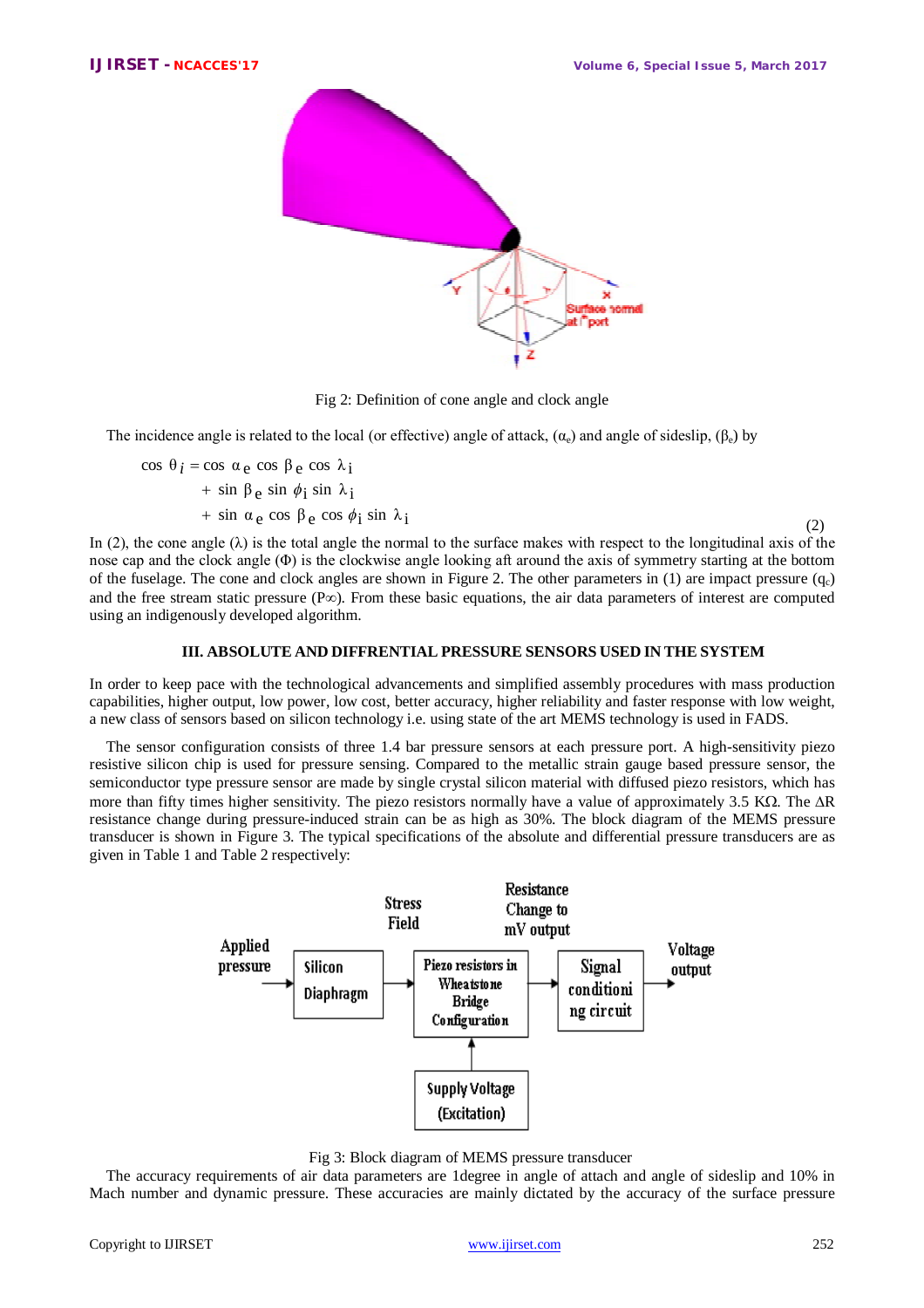measurements. Based on simulations it is found that this translates to a requirement of 100 Pascal accuracy for pressure sensor in a full scale of 140000 Pascal (0.07% FS) for absolute pressure sensor. The absolute sensor used in this system is a 3-in-1 pressure sensor, all three sensors measuring the same pressure at a pressure port. The accuracy specification for the pressure difference between the three sensors of a given port shall be less than 350 Pascal taking into consideration the accuracy of the acquisition system also. Since the angle of attack estimation algorithm works on pressure differences between ports, differential pressure transducers are provided for angle of attack estimation. The specification of the sensor is that under ambient conditions, the differential pressure sensed shall be within 250 Pascal.

These specifications shall be met under all EMI environments to which the system is subjected. To ensure the accuracy of pressure data acquisition, proper grounding schemes are implemented in the electronics design and EMI shielding is carried out for sensor cables. The realized absolute and differential pressure sensors are shown in Figure 4 and Figure 5 respectively.

| <b>Parameter</b>                   | Specification            |  |  |  |
|------------------------------------|--------------------------|--|--|--|
| Sensor Type                        | MEMS (Absolute)          |  |  |  |
| <b>Absolute Pressure Range</b>     | $0$ to 1.4 bar           |  |  |  |
| Excitation                         | $+5 \pm 0.1 \text{V}$ DC |  |  |  |
| <b>Output Voltage</b>              | +4.25 $\pm$ 0.05V DC     |  |  |  |
| Non-Linearity + Hysteresis         | $< 0.07 %$ FSO           |  |  |  |
| Output Impedance                   | $< 10\Omega$             |  |  |  |
| Bridge configuration               | <b>Wheatstone Bridge</b> |  |  |  |
| <b>Pressure Connection</b>         | Swagelok1/8 "tube socket |  |  |  |
| <b>Operating Temperature Range</b> | $-55$ to $+150$ ° C      |  |  |  |
| Thermal zero & Span drift          | $<$ ±0.01% FSO/° C       |  |  |  |
| <b>Compensated Temperature</b>     | $+5$ to $+75$ ° C        |  |  |  |
| Range                              |                          |  |  |  |

Table 1: Absolute transducer specifications



Fig 4: Absolute pressure

| <b>Parameter</b>                   | Specification              |  |  |
|------------------------------------|----------------------------|--|--|
| Sensor Type                        | MEMS (Differential)        |  |  |
| Differential Pressure Range        | $\pm$ 0.5bar               |  |  |
| Excitation                         | $+5 \pm 0.1$ V DC          |  |  |
| <b>Output Voltage</b>              | $+2 \pm 1.5V$ DC           |  |  |
| Non-Linearity + Hysteresis         | $< 0.3 %$ FSO              |  |  |
| Output Impedance                   | $< 10\Omega$               |  |  |
| Bridge configuration               | <b>Wheatstone Bridge</b>   |  |  |
| <b>Pressure Connection</b>         | Swagelok 1/8 " tube socket |  |  |
| <b>Operating Temperature Range</b> | $-55$ to $+150$ ° C        |  |  |
| Thermal zero & Span drift          | $<$ ±0.02% FSO/° C         |  |  |
| <b>Compensated Temperature</b>     | $+5$ to $+75$ ° C          |  |  |
| Range                              |                            |  |  |



Fig 5: Differential pressure sensor

# **IV. EMC TESTING**

The electromagnetic compatibility test (EMC) is carried out to demonstrate that the electromagnetic interference characteristics (emission and susceptibility) of a component/sub-assembly under normal operating conditions do not result in malfunction of the component/subassembly. It also demonstrates that the component/subassembly does not emit, radiate or conduct interference which could result in malfunction of other components/subassembly.

The MIL STD 461C and MIL STD 462 are the comprehensive set of military standards for electromagnetic compatibility. MIL STD 461 gives the performance specification limits for the electrical, electronic and electromechanical equipments and sub systems. MIL STD 462 specifies test methodologies and detailed procedures for compliance with MIL STD 461. Normally both emission and susceptibility tests are carried out for Avionics packages. As the emission levels from sensors are very low only susceptibility tests were carried out on the pressure sensors. The following susceptibility tests were carried out as part of qualification of the sensors.

# **Conducted Susceptibility Test (CS)**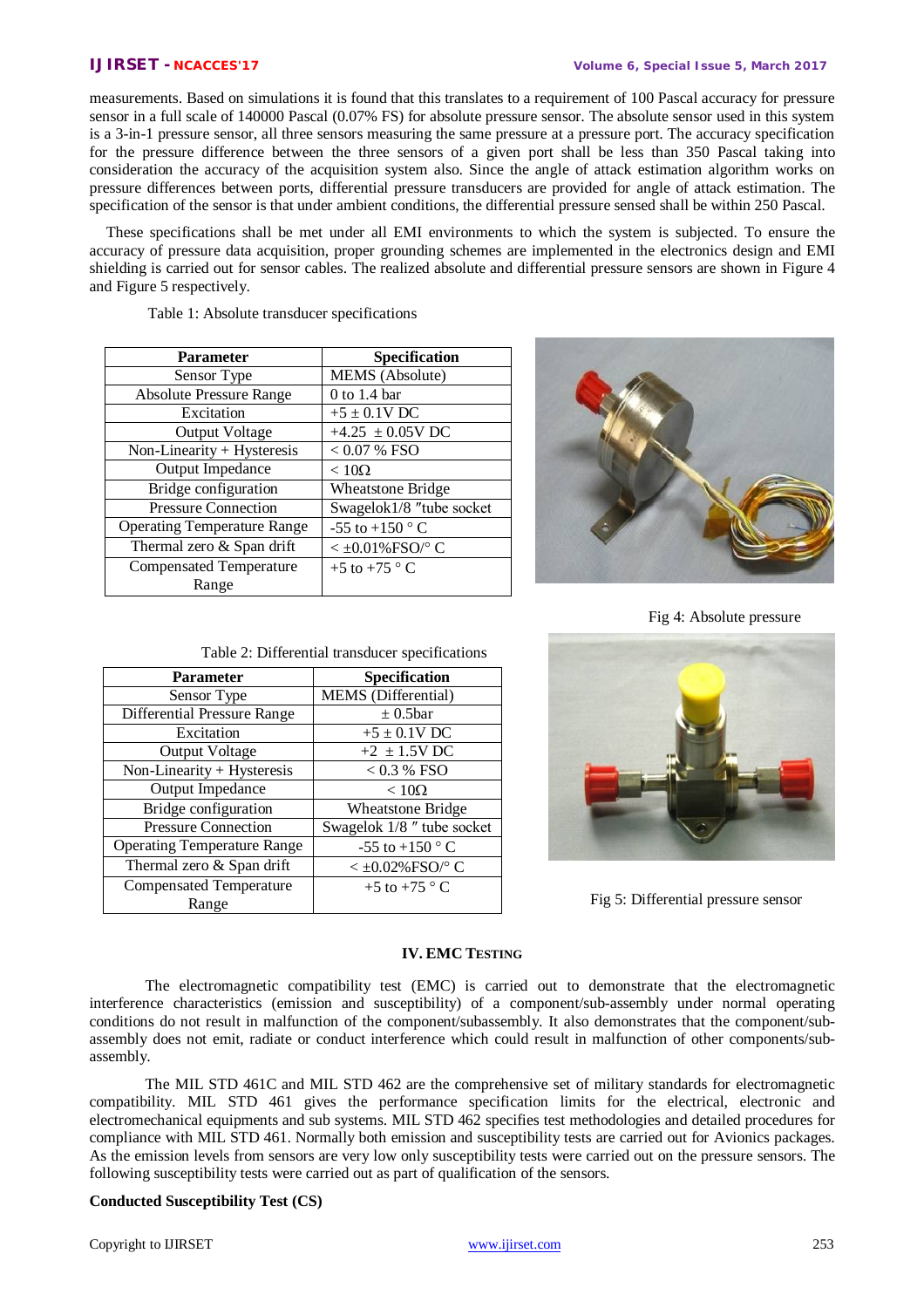The purpose of conducted susceptibility tests is to confirm that EMI emission of specified levels injected on power leads of the sensor would not cause degradation of performance or malfunctioning of the DC-DC converter. It measures the susceptibility of the package to CW emission in the frequency ranges 30Hz-50 kHz on power lines, feeding all DC power leads connected externally to the package. The output ripple at injected frequency at the package power line outputs and analog outputs should be within 50mV.

CS tests also measure the sensor susceptibility to transients or spikes on power lines including all DC power leads connected externally to the sensor. The output spike at injected frequency at the power outputs and analog outputs should be within 200mV. CS01 and CS02 tests and CS06 spike test were carried out as per MIL STD 462.

### **Radiated Susceptibility Test (RS)**

During this test, the sensor is radiated with a prescribed electric field intensity and magnetic flux density over a range of desired frequencies. The performance of the sensor is monitored in the presence of prescribed electric field or magnetic induction field as the case may be and if the deviations of the sensor are within allowable limits, it is said to be compatible to the radiated field. Electric field susceptibility test (RS 03) was carried out to determine whether the sensor exhibits deviations or malfunctions in the presence of electric field of specified intensity.

### **EMI Test set up**

The set up used for carrying out the EMI test is shown in Figure 6. Absolute and Differential pressure transducers are connected to the sensor data acquisition module in the FADS package. The data is acquired through an RS485 data acquisition card to the checkout computer. The tests were carried out in the anechoic chamber in VSSC.



Fig 6: EMI test set up

### **V. TEST RESULTS & DISCUSSION**

The EMI tests carried out as per MIL STD 461C on the sensor under ambient conditions using the above mentioned set up and the results obtained are as follows.

# **CS01 Test**

A continuous AC signal was injected on the power input line of the DC-DC Converter from 30 Hz to 50 KHz at 8 Vpp. The voltage output from data acquisition module was taken for each of the spot frequencies 30Hz, 50Hz, 100Hz, 200Hz, 400Hz, 800Hz, 1kHz, 1.5kHz, 3kHz, 5kHz, 10kHz, 15kHz, 30kHz and 50kHz. The differences between the sensed pressures for the three sensors in a single pressure transducer are shown in Fig 7 to Fig 9. The pressure sensed by the differential transducer is shown in Fig 10.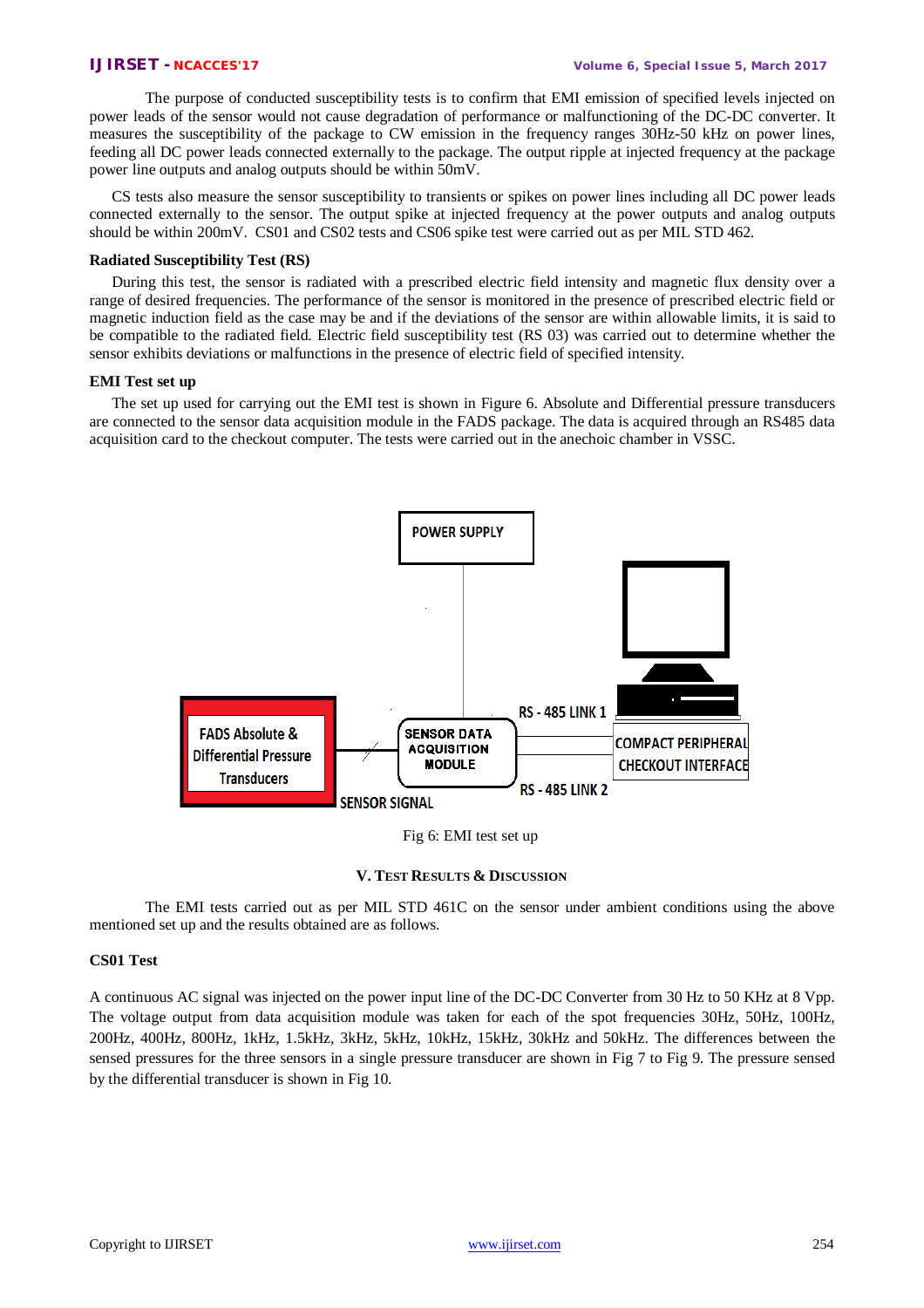

Fig 7. Pressure difference between sensor 2 & 1 in CS01



Fig 8. Pressure difference between sensor 3 & 2 (CS01)



Fig 9. Pressure difference between sensor3 & 1 (CS01)

It is seen that the maximum pressure difference between the absolute pressure sensors is 82.17 Pascals (for 800 Hz between sensor 3 and sensor 1) which is under the maximum specification of 350 Pascals. For the differential pressure sensor the maximum pressure difference is 214.33 Pascals (for 50 Hz) which is within the maximum specification of 250 Pascals.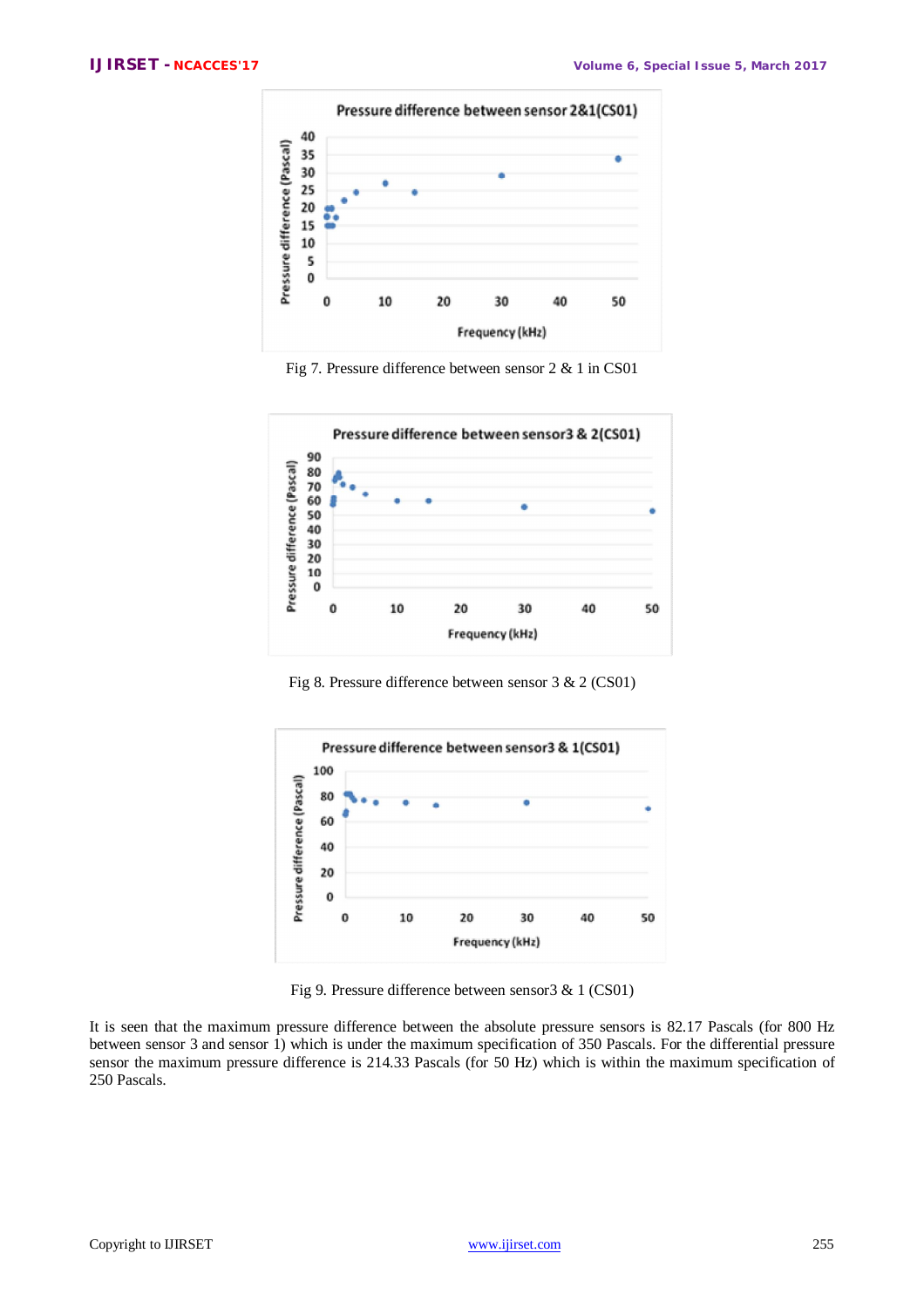

Fig 10. Differential pressure (CS01)

# **CS02 Test**

An AC signal of 1 Vrms was applied across 28 V input of the DC-DC Converter from 100 KHz to 400 MHz. The voltage output from each FSIM was taken for each of the above spot frequencies. The differences between the sensed pressures for the three sensors in a single pressure transducer during CS02 are shown in Fig 11 to Fig 13. The differential sensor pressure plot is shown in Fig 14.





It is seen from the figures that the maximum pressure difference between the absolute pressure sensors is 176.76 Pa (for 300 MHz between sensor 3 and sensor 1) which is under the maximum specification of 350 Pascals. For the differential pressure sensor the maximum pressure difference is 243.70 Pascals (for 400 MHz) which is also within the maximum specification of 250 Pascals.



Fig 13. Pressure difference between sensor  $3 \& 1$  Fig 14. Differential pressure in CS02

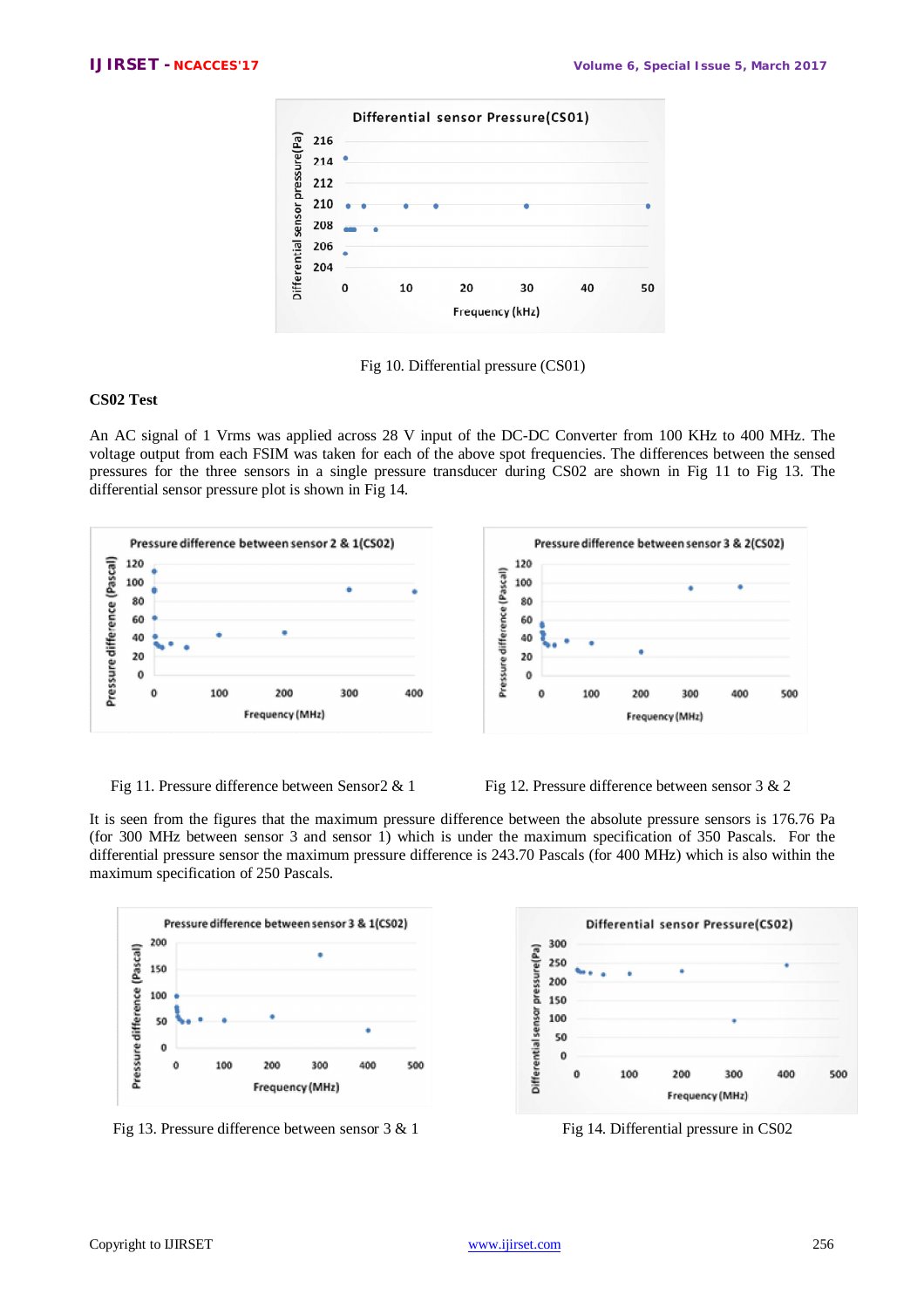# **CS06**

Positive and negative spikes of 56 V peak to peak and width 10µs for duration of 10 minutes were applied to the input supply lines of DC/DC converter. The voltage output from data acquisition module is taken. The differences in the sensed pressures during the application of spikes are given in Table 3.

|          | Absolute | Absolute     | Absolute     | Difference   | Difference2  | Difference3  | Differential |
|----------|----------|--------------|--------------|--------------|--------------|--------------|--------------|
|          | Sensor 1 | Sensor 2     | Sensor 3     |              | $(Sensor 3-$ | $(Sensor 3-$ | Sensor       |
|          | Pressure | Pressure (in | Pressure (in | $(Sensor 2-$ | Sensor 2)    | Sensor 1)    | Pressure     |
|          | (in Pa)  | Pa)          | Pa)          | Sensor 1)    |              |              | (in Pa)      |
|          |          |              |              |              |              |              |              |
| Negative |          |              |              |              |              |              |              |
| spike    |          |              |              |              |              |              | 212.0788     |
|          | 99541.48 | 99637.64     | 99775.44     | 96.15647     | 137.8046     | 233.9611     |              |
| Positive |          |              |              |              |              |              |              |
| spike    | 99541.48 | 99609.34     | 99739.8      | 67.85708     | 130.4608     | 198.3178     | 214.3377     |

| Table 3: Pressure Sensed by absolute and differential Pressure Sensors during CS 06 test |  |  |  |  |
|------------------------------------------------------------------------------------------|--|--|--|--|
|------------------------------------------------------------------------------------------|--|--|--|--|

From the figures it is seen that the maximum pressure difference between the absolute pressure sensors is 233.96 Pa (for negative spike injection between sensor 3 and sensor 1) which is within the maximum specification of 350 Pascals. For differential pressure sensor it is seen that the difference is 214.33Pascals (for positive spike injection) which is within the specification of 250 Pascals.

# **RS03 Test**

The sensors were subjected to the electric field radiations of 5 V/m and 8 V/m at the spot frequencies of 20MHz, 30MHz, 40MHz, 60MHz, 80MHz, 100MHz, 150MHz, 240MHz, 402.663MHz, 402.73MHz, 434MHz, 543MHz, 2211MHz, 2237.5MHz, 2259MHz, 2275MHz, 4GHz, 4.3GHz, 5.6GHz, 7GHz, 8GHz and 10GHz. The corresponding plots are given in Fig 15 to Fig 18.



Pressure difference between sensor 3 & 2(RS03) 200 Pressure difference (Pascal) 150 100 50 ċ  $\overline{z}$ 10  $12$ O ś Frequency (GHz)



From the figures it is seen that the maximum pressure difference between the absolute pressure sensors is 307.51 Pa (for 150 MHz between sensor 3 and sensor 1) which is within the maximum specification of 350 Pascals. For differential pressure sensor the maximum pressure difference is 90.09 Pascals (for 150 MHz) which is within the maximum specification of 250 Pascals.



Fig 17. Pressure difference between sensor  $3 \& 1$  Fig 18. Differential pressure in RS03